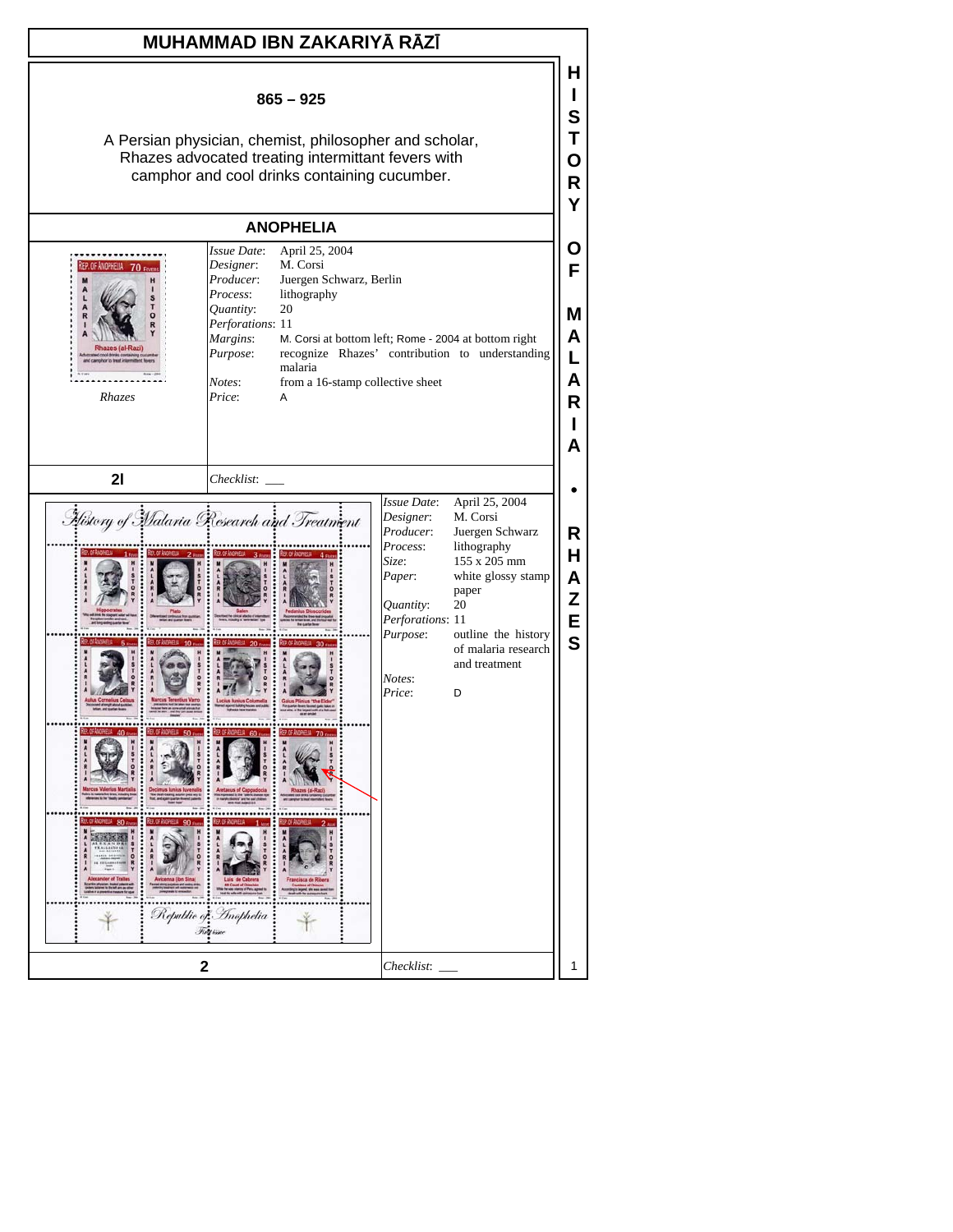|                                                           |                                                                                                                                                                |                                                                  |         |                                 | MUHAMMAD IBN ZAKARIYĀ RĀZĪ                                                                                          |
|-----------------------------------------------------------|----------------------------------------------------------------------------------------------------------------------------------------------------------------|------------------------------------------------------------------|---------|---------------------------------|---------------------------------------------------------------------------------------------------------------------|
| Н<br>I<br>S<br>T<br>$\mathbf O$<br>${\sf R}$              | REP. OF ANOPHELIA 70 FEVERS<br>н<br>٠<br>S<br>т<br>o<br>R<br>Rhazes (al-Razi)<br>d cool drinks contai<br>or to treat int                                       | Description: as 21: imperforate<br>Quantity:<br>Notes:<br>Price: | 20<br>A |                                 |                                                                                                                     |
| Y                                                         | 2li                                                                                                                                                            | Checklist:                                                       |         |                                 |                                                                                                                     |
| O<br>F<br>M<br>A<br>L<br>A<br>$\mathsf{R}$<br>ı<br>A<br>R | History of Malaria Research and Treatment<br>Republic of Anophelia<br><b>Red Sam</b>                                                                           |                                                                  |         | Quantity: 5<br>Notes:<br>Price: | as #2: imperforate<br>D                                                                                             |
| H<br>$\pmb{\mathsf{A}}$                                   | 2q                                                                                                                                                             |                                                                  |         | Checklist:                      |                                                                                                                     |
| Z<br>E<br>$\mathbf{s}$                                    | Republic of Anophelia<br>HISTORY OF MALARIA RESEARCH<br>AND TREATMENT<br>History of Malaria Research and Treatment<br>Republic of Anophelia<br><b>Resident</b> |                                                                  |         | Size:<br>Notes:<br>Price:       | Cancel: Post Office 01<br>Cachet: post office<br>228 x 331 mm<br>C<br>OF<br>$A_{N_O}$<br>١C<br>Q<br>ш<br>200<br>J H |
| 2                                                         | 1                                                                                                                                                              |                                                                  |         | Checklist: _                    |                                                                                                                     |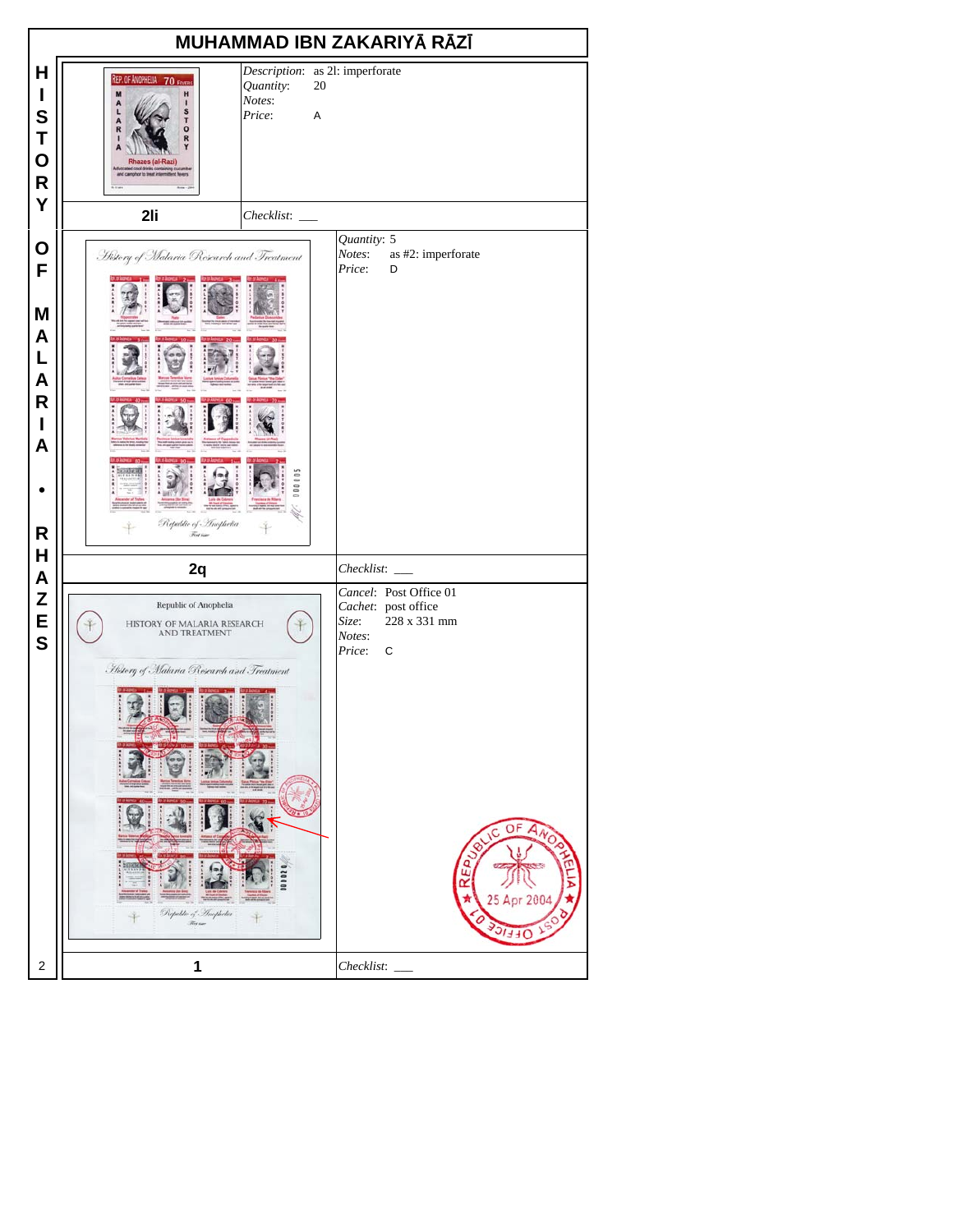|           |                                                                                                   | <b>IRAN</b>                                                              |                                                          | Н                                     |
|-----------|---------------------------------------------------------------------------------------------------|--------------------------------------------------------------------------|----------------------------------------------------------|---------------------------------------|
|           | Issue Date:<br>Designer:<br>Producer:<br>Process:<br>Quantity:<br>Perforations: 101/2<br>Purpose: | December 27, 1964<br>lithography<br>Watermark: crown and Persian<br>text | mark the $1100^{\text{th}}$ anniversary of Rhazes' birth | $\mathbf{I}$<br>S<br>T<br>O<br>R<br>Y |
|           | Notes:<br>Price:                                                                                  | $\mathsf C$                                                              |                                                          | O<br>F                                |
| $R$ hazes |                                                                                                   |                                                                          |                                                          | M<br>A<br>L                           |
| 1312-1313 | Checklist:                                                                                        | $unused$ __ used __ fdc __ other __                                      |                                                          | A<br>$\mathsf R$                      |
|           |                                                                                                   |                                                                          |                                                          | L<br>A                                |
|           |                                                                                                   |                                                                          |                                                          |                                       |
|           |                                                                                                   |                                                                          |                                                          | R                                     |
|           |                                                                                                   |                                                                          |                                                          | н                                     |
|           |                                                                                                   |                                                                          |                                                          | A<br>Z                                |
|           |                                                                                                   |                                                                          |                                                          | E<br>$\mathbf S$                      |
|           |                                                                                                   |                                                                          |                                                          |                                       |
|           |                                                                                                   |                                                                          |                                                          |                                       |
|           |                                                                                                   |                                                                          |                                                          |                                       |
|           |                                                                                                   |                                                                          |                                                          |                                       |
|           |                                                                                                   |                                                                          |                                                          |                                       |
|           |                                                                                                   |                                                                          |                                                          |                                       |
|           |                                                                                                   |                                                                          |                                                          |                                       |
|           |                                                                                                   |                                                                          |                                                          |                                       |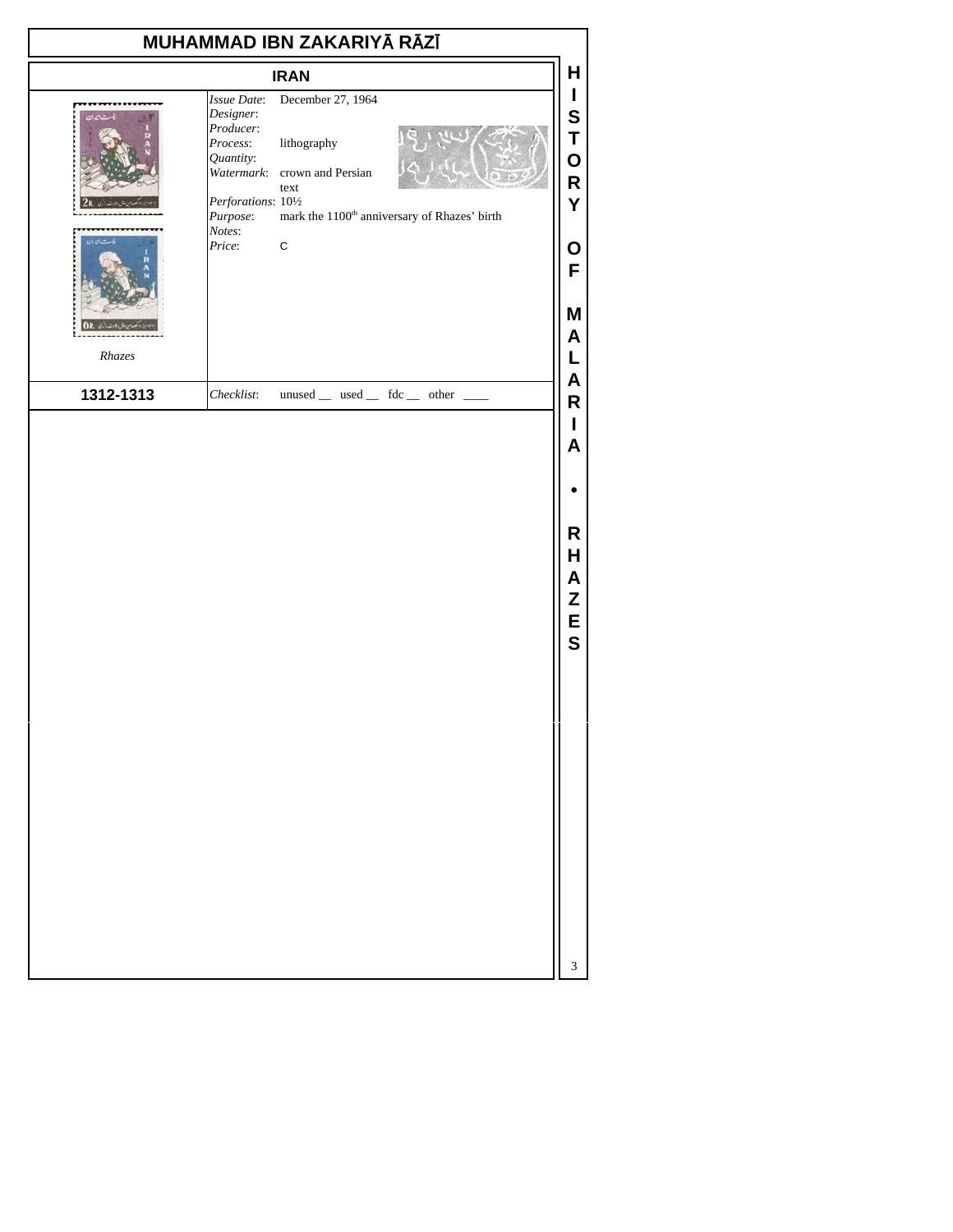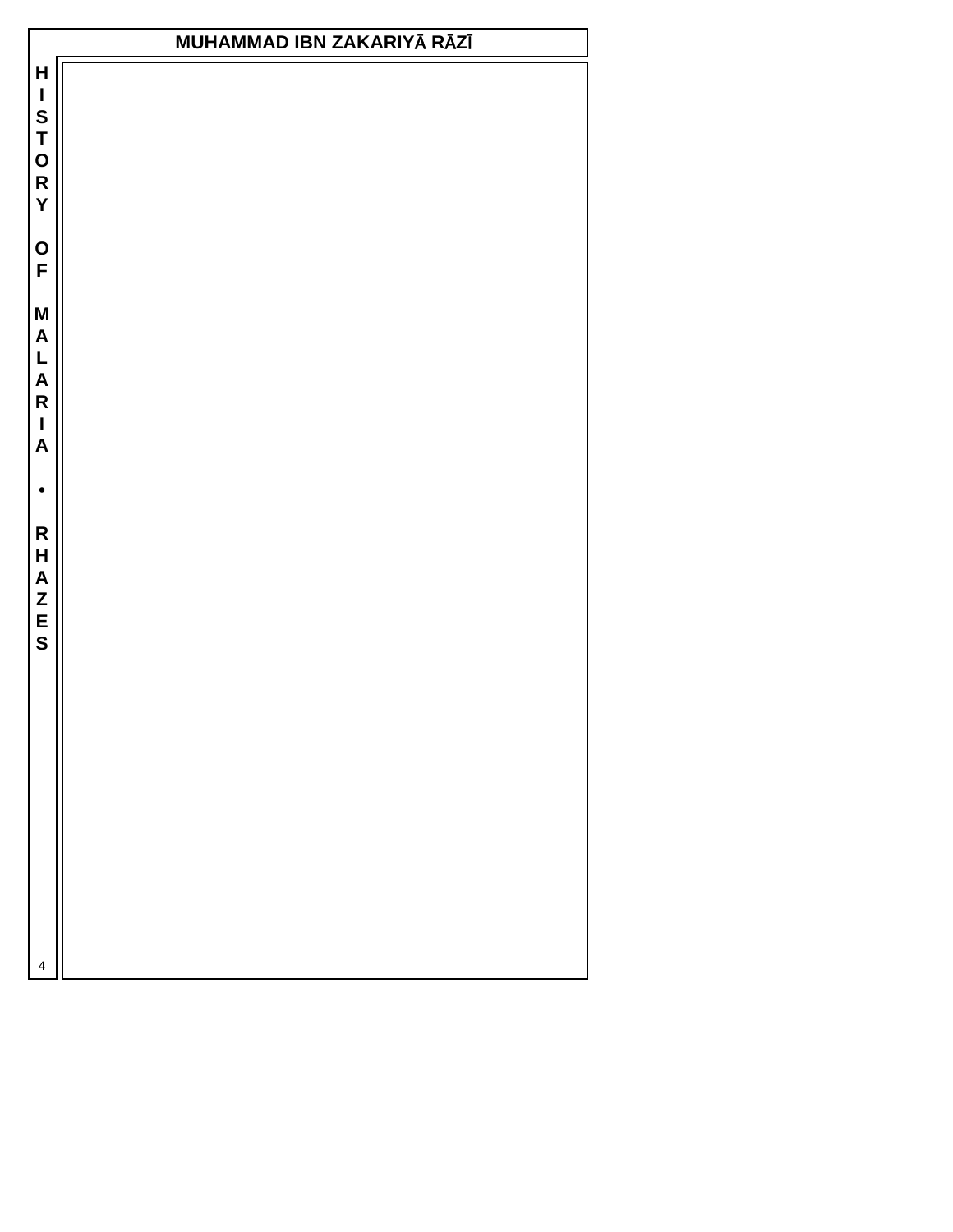# **MUHAMMAD IBN ZAKARIY**} **R**}**Z**¦

| (روز دار دسازی ایران)<br>ز <i>رگذشت نارای دان</i><br>1978 Hommage à Razès nerv<br>(Journeé des Pharmaciens en Iran)<br>Aretaeus and diabetes | <i>Issue Date:</i><br>Designer:<br>Producer:<br>Process:<br><i>Ouantity:</i><br>Perforations: 13<br><i>Purpose:</i><br>Notes:<br>Price: | August 26, 1978<br>lithography<br><i>Watermark</i> : lion and Persian text<br>commemorate pharmacists' day<br>A | Н<br>S<br>n<br>R<br>$\Box$ |
|----------------------------------------------------------------------------------------------------------------------------------------------|-----------------------------------------------------------------------------------------------------------------------------------------|-----------------------------------------------------------------------------------------------------------------|----------------------------|
| 235                                                                                                                                          | Checklist:                                                                                                                              | unused used fdc other                                                                                           | F                          |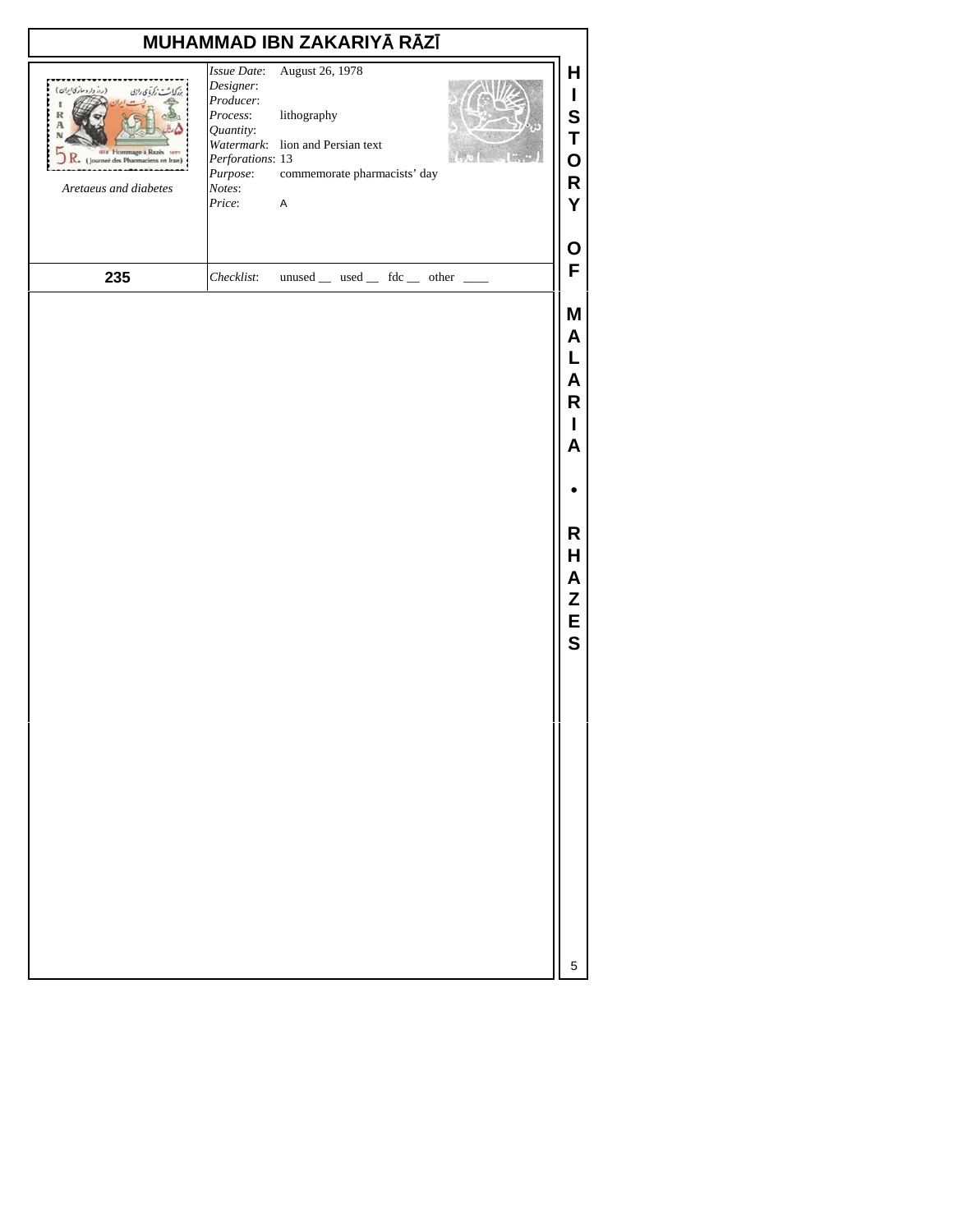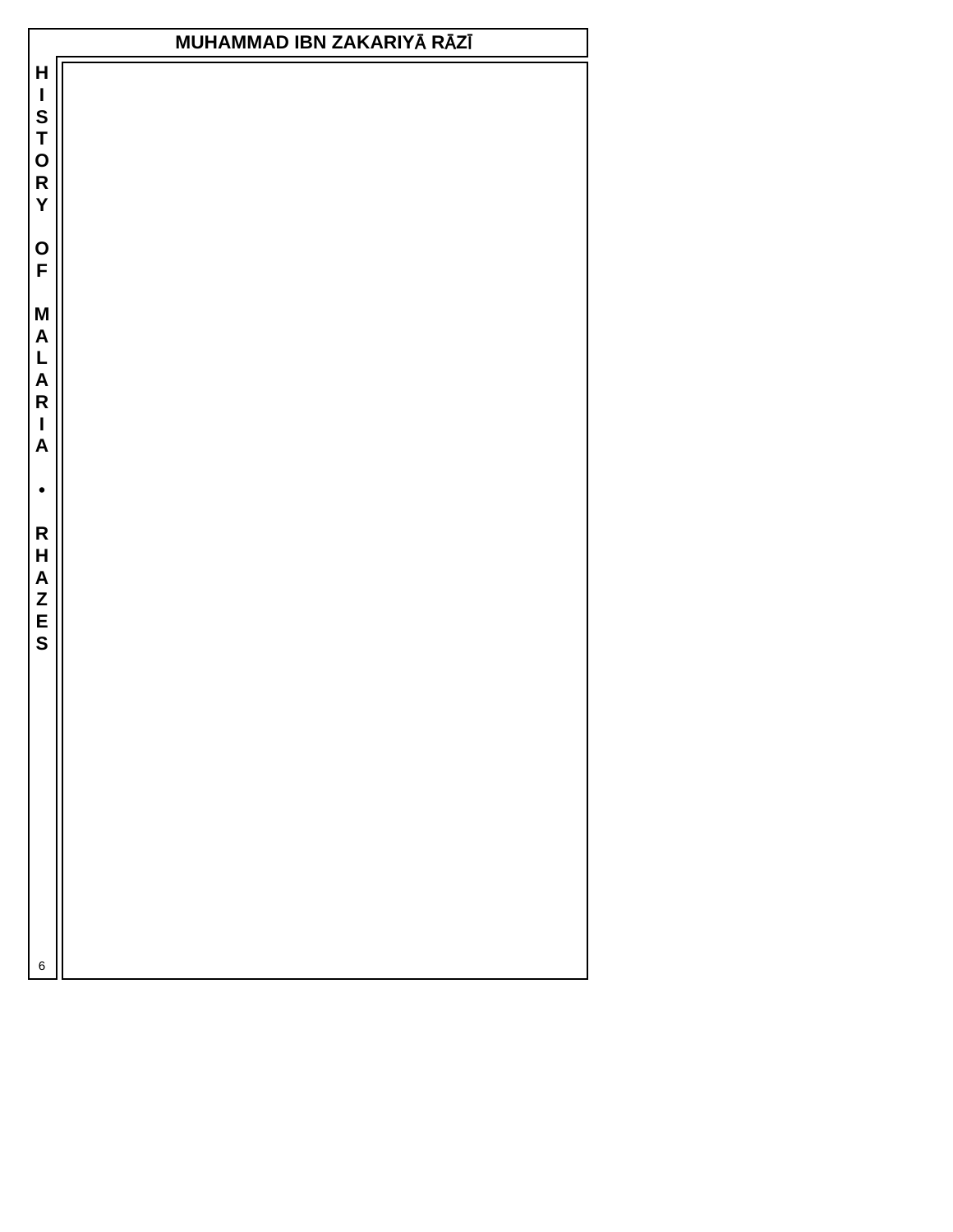| MUHAMMAD IBN ZAKARIYĀ RĀZĪ                    |                                                                                                                                                                        |                                                                                                                                    |             |  |  |
|-----------------------------------------------|------------------------------------------------------------------------------------------------------------------------------------------------------------------------|------------------------------------------------------------------------------------------------------------------------------------|-------------|--|--|
| <b>JORDAN</b>                                 |                                                                                                                                                                        |                                                                                                                                    |             |  |  |
| <b>H.K. OF JORDAN</b><br>Rhazes in laboratory | <i>Issue Date:</i><br>Designer:<br>Producer:<br><i>Process:</i><br><i>Ouantity:</i><br><i>Perforations</i> : $13\frac{1}{2} \times 13$<br>Purpose:<br>Notes:<br>Price: | April 24, 1987<br>lithography<br>honor Rhazes as a chemist<br>from a 3-stamp issue publicizing the Jordan Chemical<br>Society<br>B | S<br>R<br>ν |  |  |
| 1279                                          | Checklist:                                                                                                                                                             | unused used fdc other                                                                                                              | F           |  |  |

**O M A L A R I A • R H A Z E**

**S**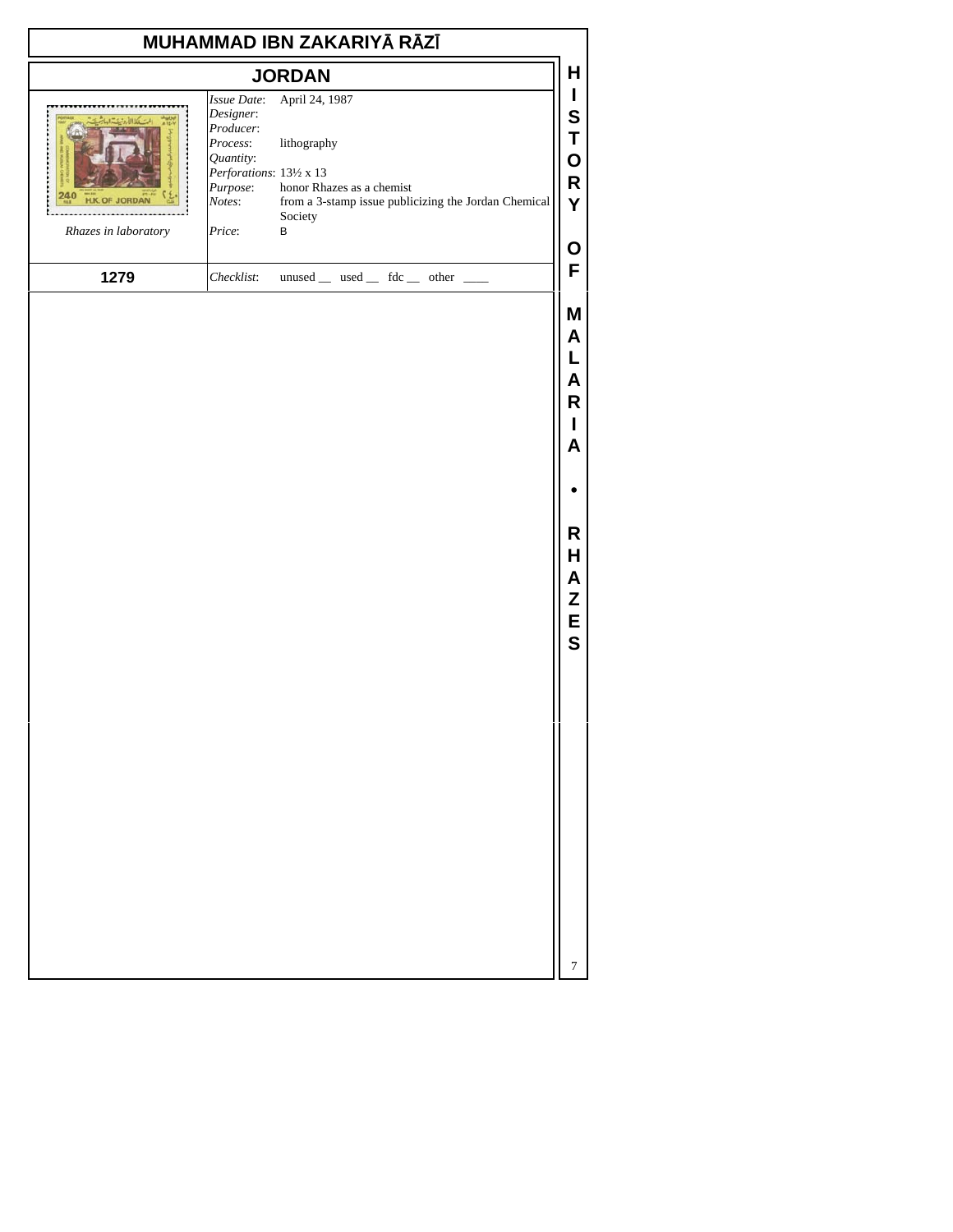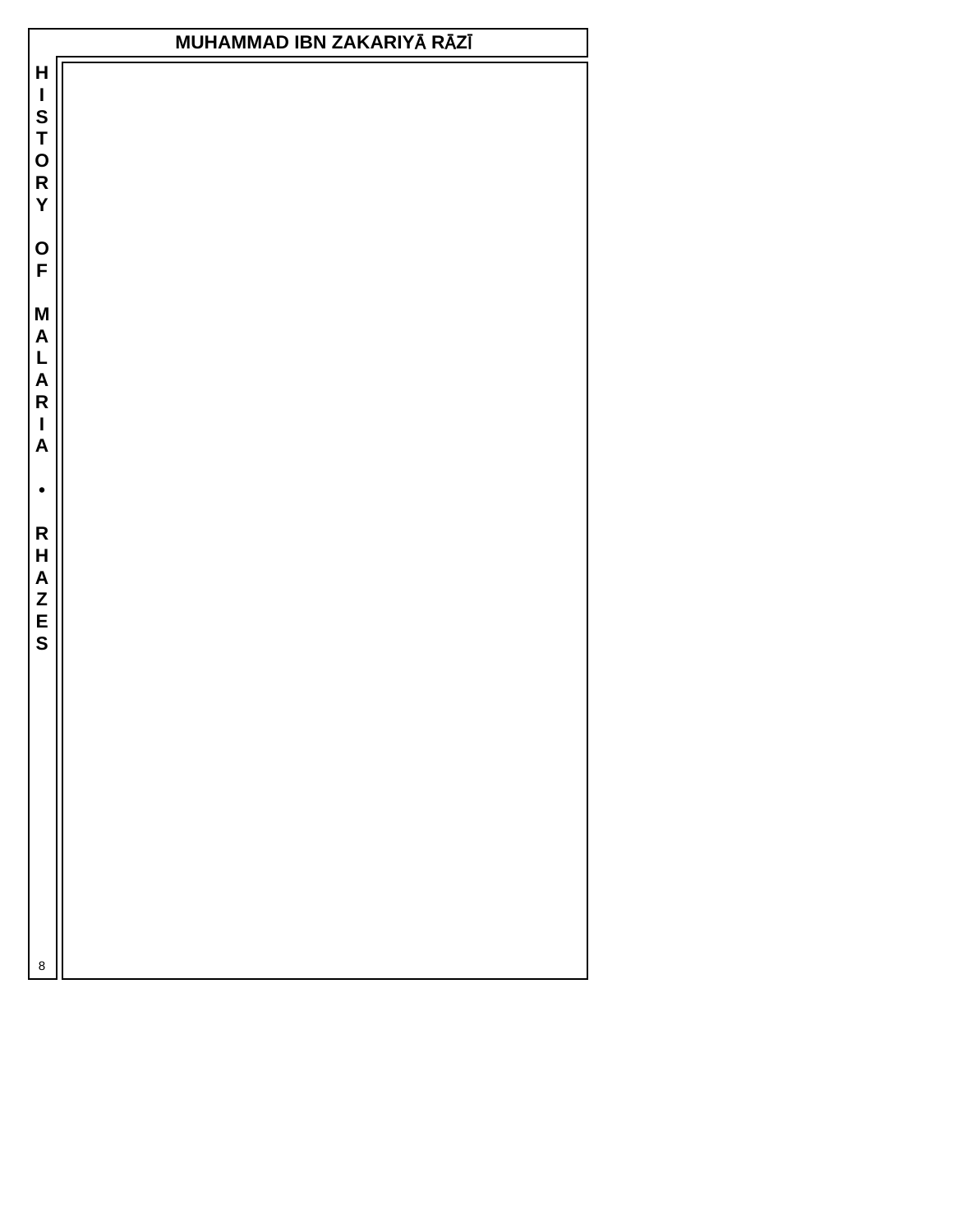|                                                          |                                                                                                                                 | <b>SYRIA</b>                                                                               |  |
|----------------------------------------------------------|---------------------------------------------------------------------------------------------------------------------------------|--------------------------------------------------------------------------------------------|--|
| تجمورية العربية السنورية<br>SYRIA<br>Rhazes with patient | <i>Issue Date:</i><br>Designer:<br>Producer:<br>Process:<br>Quantity:<br>Perforations: 12½ x 12<br>Purpose:<br>Notes:<br>Price: | November 2, 1991<br>lithography<br>publicize the 31 <sup>st</sup> annual science week<br>B |  |
| 1256                                                     | Checklist:                                                                                                                      | $unused$ used fdc  then                                                                    |  |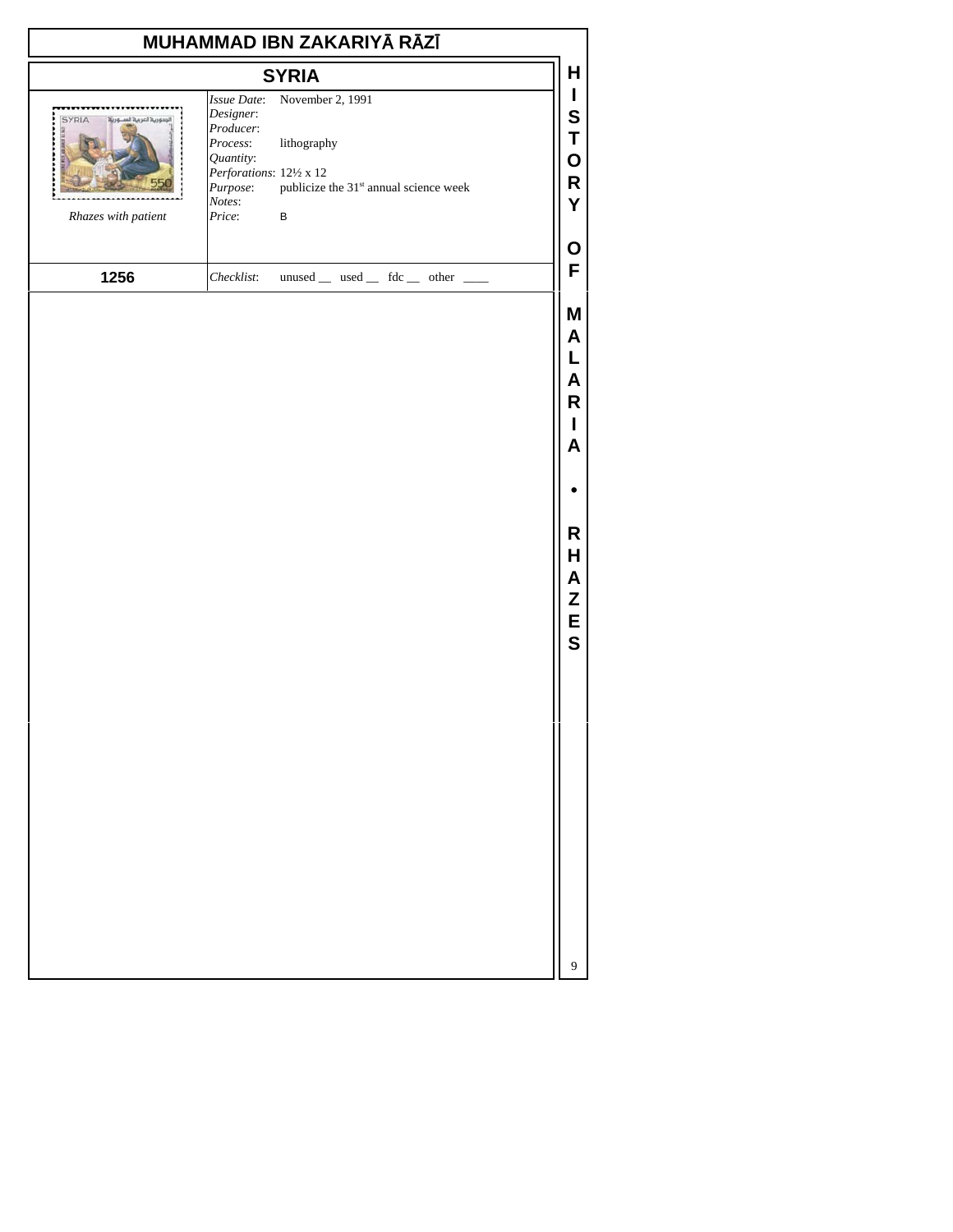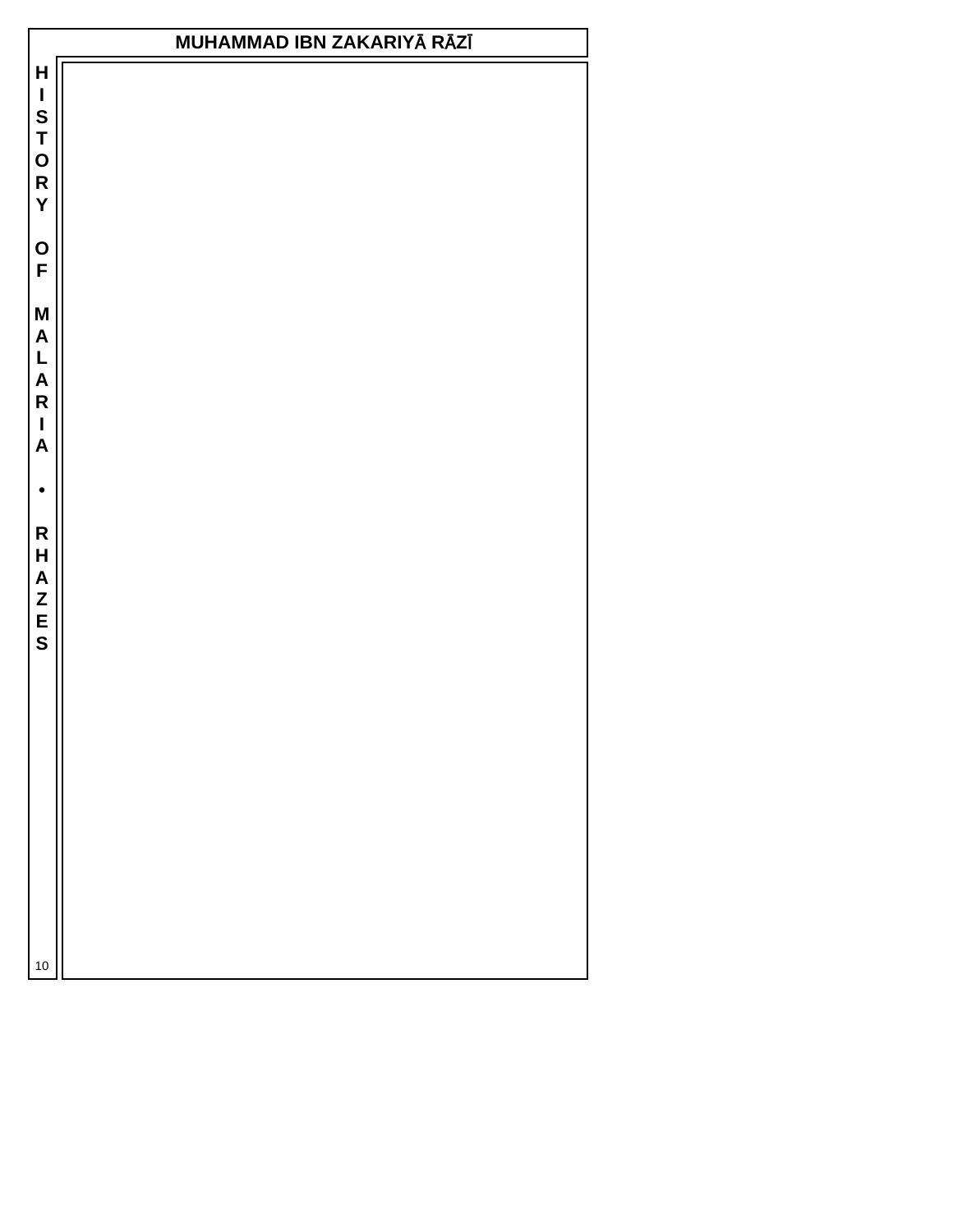# **MUHAMMAD IBN ZAKARIY**} **R**}**Z**¦

| Aretaeus and diabetes | <i>Issue Date:</i><br>Designer:<br>Producer:<br><i>Process:</i><br>Ouantity:<br><i>Perforations</i> : $12\frac{1}{2} \times 12$<br>Purpose:<br>Notes:<br>Price: | June 10, 1968<br>lithography<br>honor Rhazes as a physician<br>from a 3-stamp issue commemorating the $20th$ anni-<br>versary of the World Health Organization<br>A | Н<br>O<br>R<br>Ω |
|-----------------------|-----------------------------------------------------------------------------------------------------------------------------------------------------------------|---------------------------------------------------------------------------------------------------------------------------------------------------------------------|------------------|
| C414                  | Checklist:                                                                                                                                                      | unused used fdc other                                                                                                                                               | F                |

**Y O F M A L A R I A • R H A Z E S**